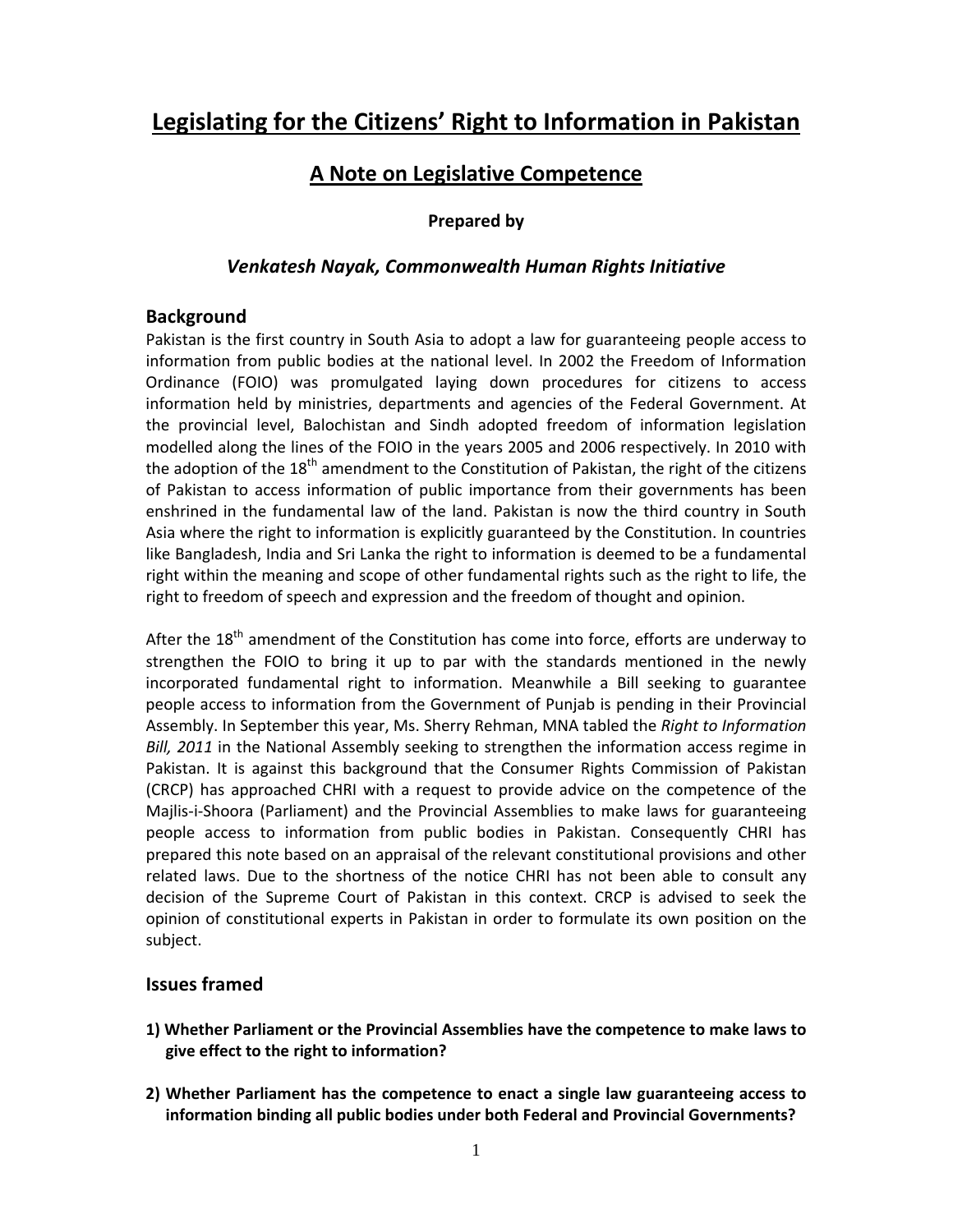#### **Issue 1**

## **Whether Parliament or the Provincial Assemblies have the competence to make laws to give effect to the right to information?**

#### *An examination of the Federal Legislative List*

Any discussion on the issue of legislative competence must begin with an examination of the list of topics on which Parliament and Provincial Assemblies are competent to enact laws. A combined reading of Articles  $70(4)^1$  and Article 142 of the Constitution indicates the following position:

- 1) Parliament has exclusive competence to make laws on topics mentioned in both Part I and Part II of the Federal Legislative List (Federal List) contained in the Fourth Schedule of the Constitution [Article 142(a) read with Article 70(4)]<sup>2</sup>
- 2) Where a law is required to be made on a topic not enumerated in the Federal Legislative List, the legislative competence lies with the Provincial Assemblies [Article 142 (c)]<sup>3</sup>

A careful examination of the Federal List indicates that the topic 'right to information' is not explicitly mentioned under any of the entries either in Part I or Part II. However the right to seek and obtain information relates to all entries mentioned in the Federal List as the entries fall within the jurisdiction of some federal ministry, department or agency. It is obvious that Parliament would have the competence to make a law for giving effect to the people's right to access information held by federal public bodies.

Similarly it stands to reason that the multitude of ministries and departments in the Provincial Governments would be responsible for providing information of public importance in relation to all other topics not covered by the Federal List as they fall under their jurisdiction.<sup>4</sup> The only exception to this inference is areas in the Federation that are not covered by any provincial administration. Under Article 142(d) Parliament has exclusive powers to make laws on all matters pertaining to such areas.<sup>5</sup>

*Ergo:* On the basis of the inferences drawn so far it may be argued that both Parliament and the Provincial Assemblies are competent to pass laws for providing access to information

 $<sup>4</sup>$  Ibid. Article 142(d).</sup>

<sup>&</sup>lt;sup>1</sup> "70. Introduction and passing of Bills.--- X X X  $\mathsf{x}$   $\mathsf{x}$   $\mathsf{x}$   $\mathsf{x}$ 

*<sup>(4)</sup> In this Article and the succeeding provisions of the Constitution, "Federal Legislative List" means the Federal Legislative List in the Fourth Schedule."* The Constitution of the Islamic Republic of Pakistan, 1973 *accessible at:* http://pakistanconstitution‐law.org/ as on 31 October, 2011.

<sup>2</sup> Ibid. " *142. Subject‐matter of Federal and Provincial laws.—Subject to the Constitution—*

<sup>(</sup>a) Majlis-e-Shoora (Parliament) shall have exclusive power to make laws with respect to any matter in the *Federal Legislative List;"*

<sup>&</sup>lt;sup>3</sup> Ibid. "(c) Subject to paragraph (b), a Provincial Assembly shall, and Majlis-e-Shoora (Parliament) shall not, *have power to make laws with respect to any matter not enumerated in the Federal Legislative List."*

<sup>&</sup>lt;sup>5</sup> Ibid. "(d) Majlis-e-Shoora (Parliament) shall have exclusive power to make laws with respect to all matters *pertaining to such areas in the Federation as are not included in any Province."*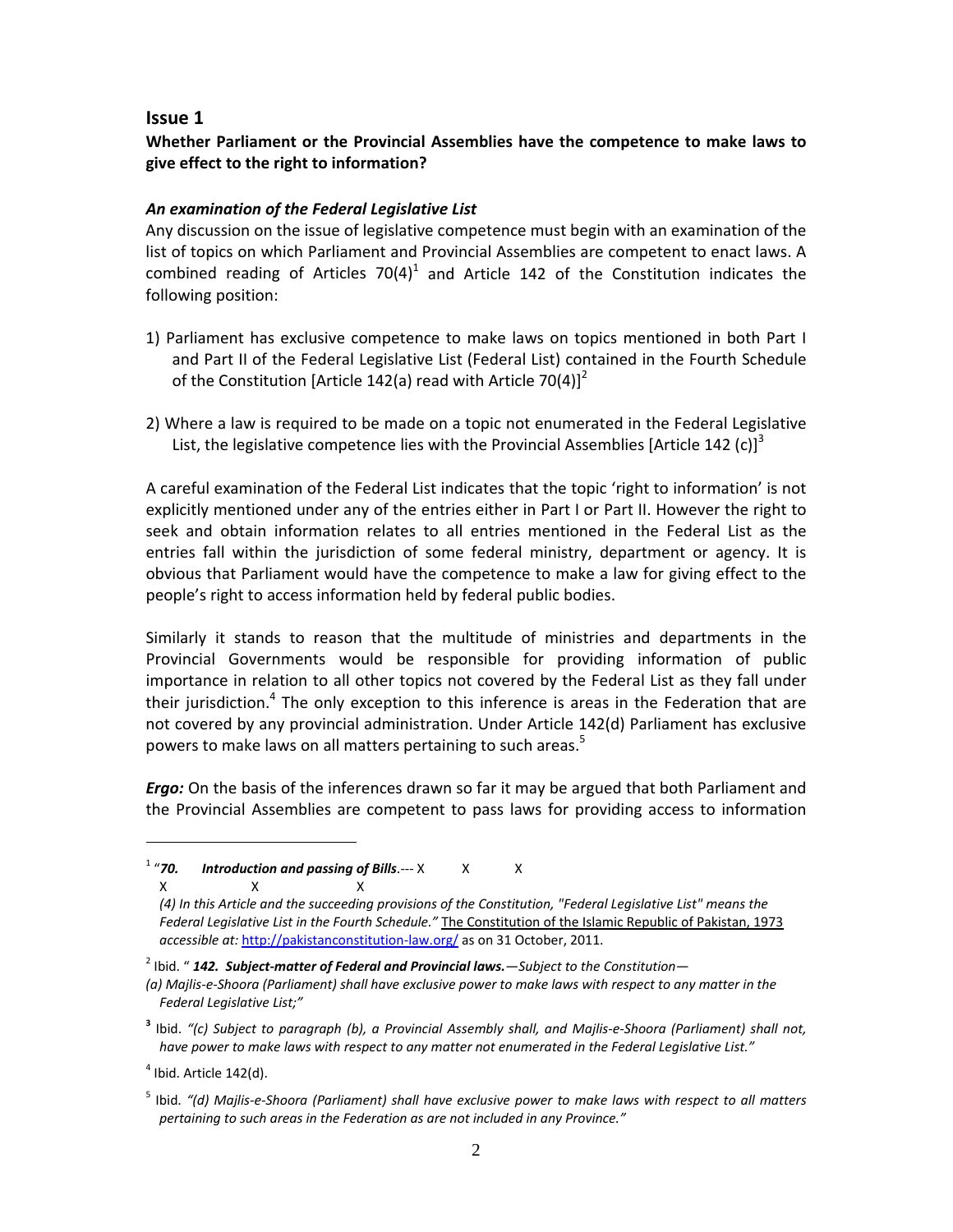held by the public bodies under their respective jurisdiction. This position obtains from a broad‐based interpretation of the constitutional provisions cited above.

*Counter:* However a narrow interpretation of Article 142(c) namely, the absence of a specific mention of RTI under the Federal List, can be used to argue that only Provincial Assemblies can make laws guaranteeing access to information to citizens. This argument may be countered on two grounds:

- 1) The RTI laws enacted by the Provincial Assemblies will apply to the public bodies under their respective jurisdictions. However nothing in the Constitution indicates that Provincial Assemblies have the jurisdiction to make a law that will bind public bodies under the Federal Government. So public bodies under the Federal Government will continue to be covered by the existing FOIO. If not, the right to information guaranteed under Article 19A of the Constitution will be rendered meaningless for citizens in their relationship with the Federal Government. Parliament is competent to amend FOIO or replace it with a completely different law. Therefore it may be said that Parliament is competent to make a stronger law to replace FOIO at a later date.
- 2) The second argument to counter the narrow interpretation is based on a careful reading of Article 19A which is reproduced below:
	- *"19A. Right to information.‐‐‐Every citizen shall have the right to have access to information in all matters of public importance subject to regulation and reasonable restrictions imposed by law."*

Article 19A states that the citizens' right to information is subject to regulation and reasonable restrictions imposed by law. If this be so, a question will arise as to who is competent to make such regulations and also enact laws imposing reasonable restrictions. The text of this Article provides little guidance in this regard. Therefore it is important to examine the constitutional provisions that impose an obligation on specific entities to promote and respect the fundamental rights guaranteed under Chapter 1.

Article 8 of the Constitution prohibits the State from making laws that take away or abridge any of the fundamental rights guaranteed in Chapter  $1<sup>6</sup>$  The term 'State' as defined in Article 7 of the Constitution includes, amongst others, Parliament and all Provincial Assemblies.<sup>7</sup> Both bodies have a duty not to take away or abridge the rights through any law. Similarly both bodies have the competence to impose reasonable restrictions on the exercise of this right. Therefore it stands to reason that both bodies have the competence to make laws to give effect to the fundamental right to information in the manner described in Chapter 1.

 $<sup>6</sup>$  Ibid. Article 8(2): "(2) The State shall not make any law which takes away or abridges the rights so conferred</sup> and any law made in contravention of this clause shall, to the extent of such contravention, be void."

 $'$  lbid. "**7. Definition of the State.-**In this Part, unless the context otherwise reauires. "the State" means the *Federal Government, Majlis‐e‐Shoora (Parliament), a Provincial Government, a Provincial Assembly, and such local or other authorities in Pakistan as are by law empowered to impose any tax or cess."*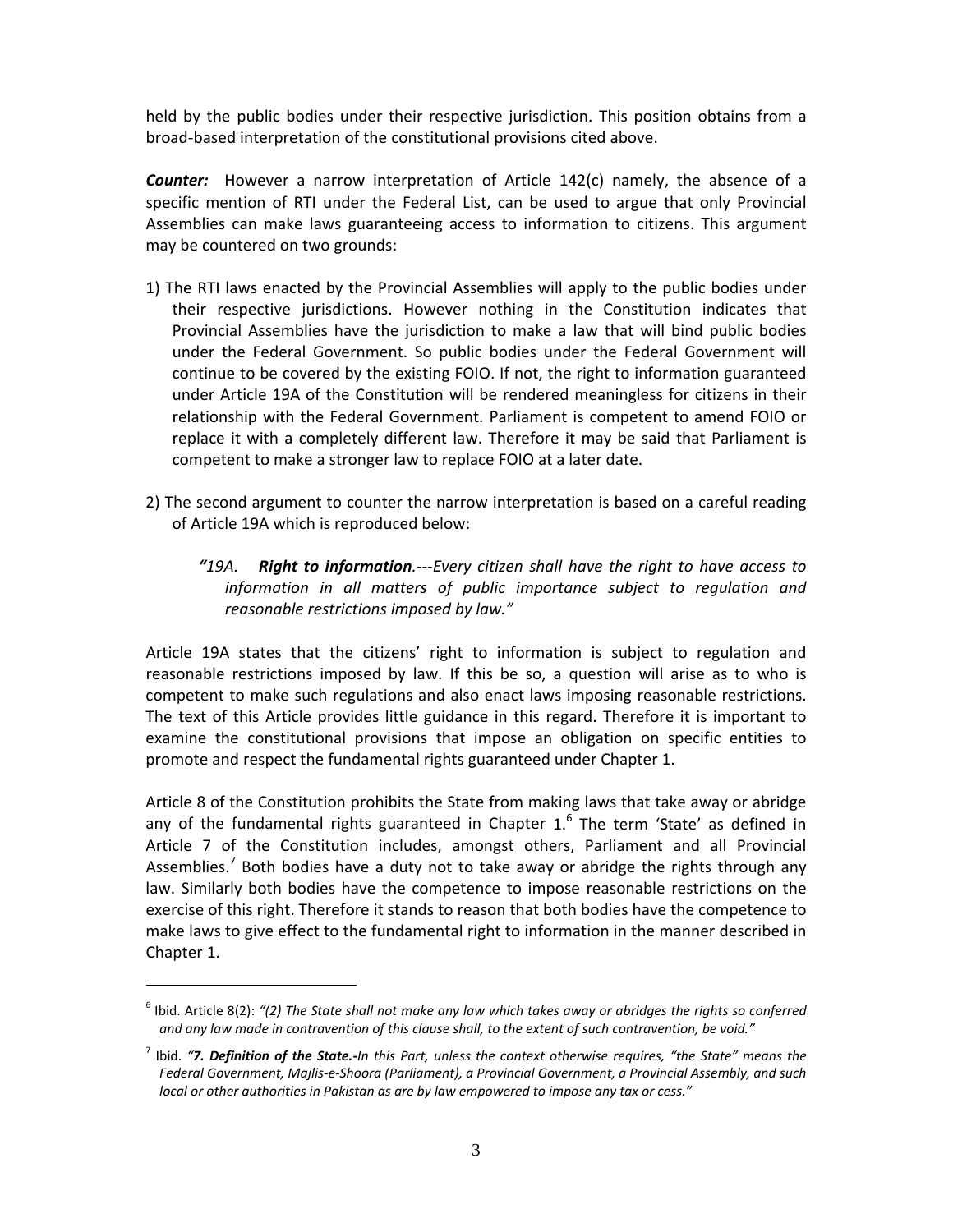This argument can be further supported by an examination of the term 'regulation' mentioned in Article 19A. In addition to reasonable restrictions imposed by law, RTI is also subject to regulation imposed by law. The term 'regulation' is not defined in the Constitution of Pakistan. Where terms are not specifically defined in a Constitution or an enactment, recourse must be taken to the relevant statute of interpretation in the country. In the context of Pakistan *The General Clauses Act, 1897* acts as the statute of interpretation of common terms undefined in any specific enactment relating to Federal Government. *The General Clauses Act* provides two interpretations of the term 'regulation':

*"Regulation" shall mean a Regulation made by the President (under Article 240 of the Constitution and shall include a Regulation made by the President under Article 243 thereof and) a Regulation made by the Central Government under the Government of India Act, 1870, or the Government of India Act, 1915, or the Government of India Act, 1935."<sup>8</sup>*

Additionally the definition of the term 'rule' contained in *The General Clauses Act* includes the word 'regulation' within its meaning:

*""Rule" shall mean a rule made in exercise of a power conferred by any enactment, and shall include a Regulation made as a rule under any enactment."9*

It is a general rule of interpretation that all meanings must be derived with reference to the specific context of the terms or words concerned. It is obvious that the definition of 'regulation' specifically mentioned in *The General Clauses Act* is not applicable to our case as Article 243 in the Constitution of Pakistan as it stands on 31 October 2011, relates to the Armed Forces. The general usage of the word 'regulation' included within the definition of the term 'rule' provides a more appropriate meaning. The term 'regulation' is included within the meaning of the term 'rule' in the General Clauses Acts of Punjab and West Pakistan as well.<sup>10</sup> As this definition applies to 'regulations' made under any enactment made by Parliament or the Provincial Assemblies, it may reasonably be inferred that the sense of that term used in Article 19A applies equally to regulations under laws made by both Parliament and the Provincial Assemblies. All legislatures in Pakistan are therefore competent to make laws to give effect to Article 19A.

#### **Issue #1 is accordingly answered in the affirmative.**

In the event of any inconsistency between an RTI law passed by Parliament vis‐à‐vis a provincial RTI law, the provisions of Article 143 of the Constitution will come into play.<sup>11</sup> The law enacted by Parliament will prevail over the provincial law.

<sup>8</sup> Section 3.

 $9$  Ibid.

<sup>10</sup> Section 2(55), *The West Pakistan General Clauses Act, 1956*, accessible at: http://www.khyberpakhtunkhwa.gov.pk/Gov/files/v3\_0021.htm and Section 55, *The Punjab General Clauses Act, 1956*, accessible at: http://www.punjablaws.gov.pk/laws/73.html as on 31 October, 2011.

<sup>&</sup>lt;sup>11</sup> "143.---**Inconsistency between Federal and Provincial law.---** If any provision of an Act of a Provincial Assembly is repugnant to any provision of an Act of Majlis-e-Shoora (Parliament) which Majlis-e-Shoora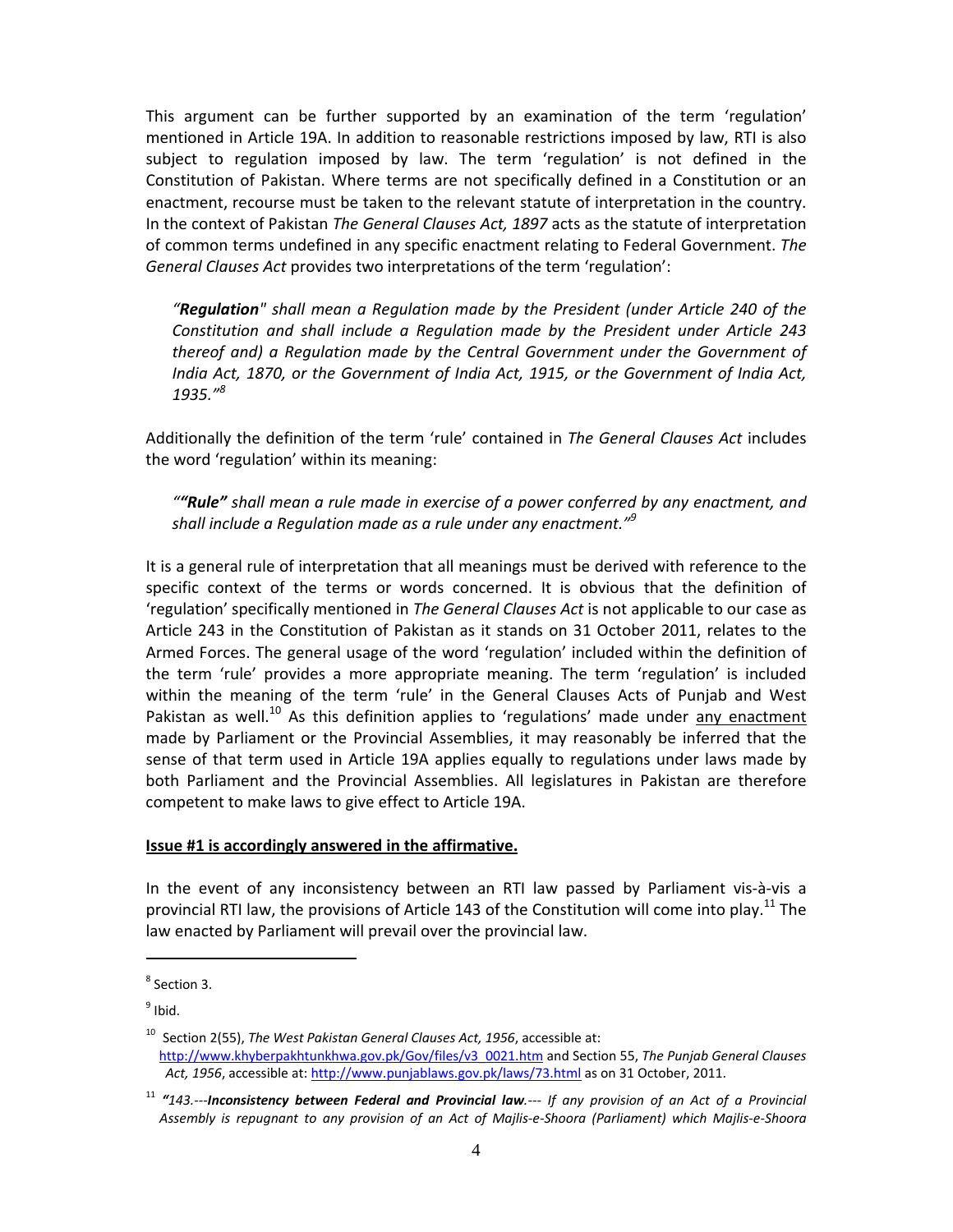## **Issue 2**

## **Whether Parliament has the competence to enact a single law guaranteeing access to information binding all public bodies under both the Federal and Provincial Governments?**

An examination of the Federal List above revealed that exclusive jurisdiction is not available with any single legislature to give effect to the fundamental right to information. However a uniform law guaranteeing RTI to all citizens at all levels of all governments is desirable for the following reasons:

- Establishment of uniformity in access procedures such as, the manner of seeking information, time limits and fee rates and dispute resolution procedures, is possible under a single law covering public bodies under both the Federal and Provincial Governments.
- A law giving effect to the fundamental right to information must create an equal degree of certainty and similar levels of convenience for all citizens who seek information from any public body and the outcomes of the process of seeking information should be predictable, irrespective of jurisdiction. It would be a violation of Article 19A if certain categories of information are accessible under the federal RTI law but exempted under one or more provincial RTI laws.

**Therefore it is advisable that all political parties and alliances in control of the governments at the federal and provincial level work together to build a consensus on the content of a strong model law guaranteeing access to information and pass them with adaptations specific to their jurisdiction. This would ensure that the legislative competence of both Parliament and the Provincial Legislatures is respected and also put to use. This indeed is the best option given the constitutional position discussed above.**

However political consensus on a model RTI law for the whole of Pakistan may be difficult to achieve given the fiercely competitive nature of politics. So other options may be explored.

#### *The Article 144 route*

-

Article 144 of the Constitution as amended by the  $18<sup>th</sup>$  amendment enables Parliament to make a law on a subject not mentioned in the Federal List, if a resolution to that effect is passed by one or more of the Provincial Assemblies.<sup>12</sup> Such laws will be applicable to the provinces that passed the resolution. By using this route Parliament could not only make an RTI law applicable to public bodies under the Federal Government but also to all public bodies under the Provincial Governments. This will require every Provincial Assembly to

<sup>(</sup>Parliament) is competent to enact, then the Act of Majlis-e-Shoora (Parliament), whether passed before or after the Act of the Provincial Assembly, shall prevail and the Act of the Provincial Assembly shall, to the *extent of the repugnancy, be void."* The Constitution of the Islamic Republic of Pakistan, 1973*,* op.cit., f.n.1.

 $^{12}$  Ibid. "144. Power of Majlis-e-Shoora (Parliament)] to legislate for one or more Provinces by consent.—(1) If or more Provincial Assemblies pass resolutions to the effect that Majlis-e-Shoora (Parliament) may by law requlate any matter not enumerated in the Federal Legislative List in the Fourth Schedule, it shall be lawful for Majlis-e-Shoora (Parliament) to pass an Act for regulating that matter accordingly, but any act so passed may, as respects any Province to which it applies, be amended or repealed by Act of the Assembly of that *Province."*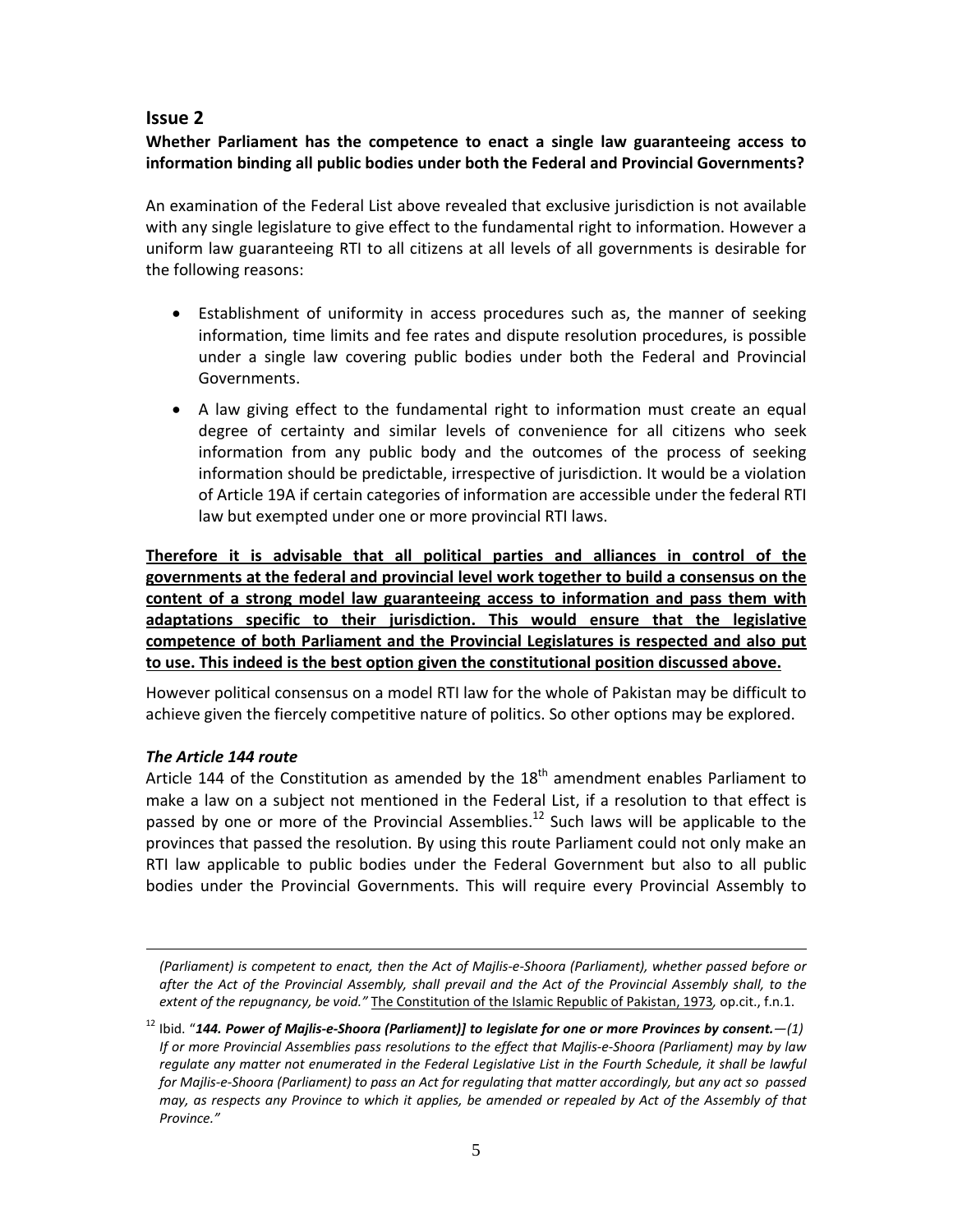adopt a resolution authorising Parliament to pass an RTI law. However this route is beset with the following difficulties:

- a) Given the political realities in Pakistan and the rivalry between various political parties and alliances at the federal and provincial level, achieving a consensus on the contents of a model RTI law in all provinces will be time consuming. It may not be achievable for a very long period of time.
- b) Once enacted Parliament will lose exclusive control over the RTI law in the provinces. The Provincial Assembles may use their powers to curtail the scope and ambit of the RTI law at a later date without making any reference to Parliament. Parliament will have no power to prevent a Provincial Assembly from taking such action.

Therefore the Article 144 route is not in the best interests of a uniform RTI regime across Pakistan.

### **Re‐examination of the Federal List from a different perspective**

In order to overcome the difficulties posed by the Article 144 route, a different avenue may be explored for enacting a uniform RTI regime covering all levels of Government in Pakistan. Entry 3 of the Federal List empowers Parliament and the Federal Governments as the sole authorities to implement international treaties and agreements throughout Pakistan.<sup>13</sup> The right to information is a basic human right recognised in many international treaties acceded to or ratified by Pakistan. Article 19 of the *International Covenant on Civil and Political Rights* contains a reference to the basic human freedom to seek and receive information.<sup>14</sup> Pakistan acceded to this Covenant in 2010. *The United Nations Convention Against Corruption* makes it binding on States Parties to take multi‐pronged action to eradicate corruption.<sup>15</sup> Measures such as providing people with access to information so

<sup>13</sup> Ibid. Fourth Schedule, Part I, Entry 3: *"External affairs; the implementing of treaties and agreements, including educational and cultural pacts and agreements, with other countries; extradition, including the surrender of criminals and accused persons to Governments outside Pakistan."*

<sup>&</sup>lt;sup>14</sup> Article 19(2) & (3): "2. Everyone shall have the right to freedom of expression; this right shall include freedom to seek, receive and impart information and ideas of all kinds, regardless of frontiers, either orally, in writing *or in print, in the form of art, or through any other media of his choice.*

<sup>3.</sup> The exercise of the rights provided for in paragraph 2 of this article carries with it special duties and responsibilities. It may therefore be subject to certain restrictions, but these shall only be such as are *provided by law and are necessary:*

*<sup>(</sup>a) For respect of the rights or reputations of others;*

<sup>(</sup>b) For the protection of national security or of public order (ordre public), or of public health or morals."  $$ *accessible at:* http://www2.ohchr.org/english/law/ccpr.htm as on 31 October, 2011

<sup>&</sup>lt;sup>15</sup> Article 13- Participation of society: 1. Each State Party shall take appropriate measures, within its means and *in accordance with fundamental principles of its domestic law, to promote the active participation of individuals and groups outside the public sector, such as civil society, non‐governmental organizations and community‐based organizations, in the prevention of and the fight against corruption and to raise public awareness regarding the existence, causes and gravity of and the threat posed by corruption. This participation should be strengthened by such measures as:*

*<sup>(</sup>a) Enhancing the transparency of and promoting the contribution of the public to decision‐making processes;*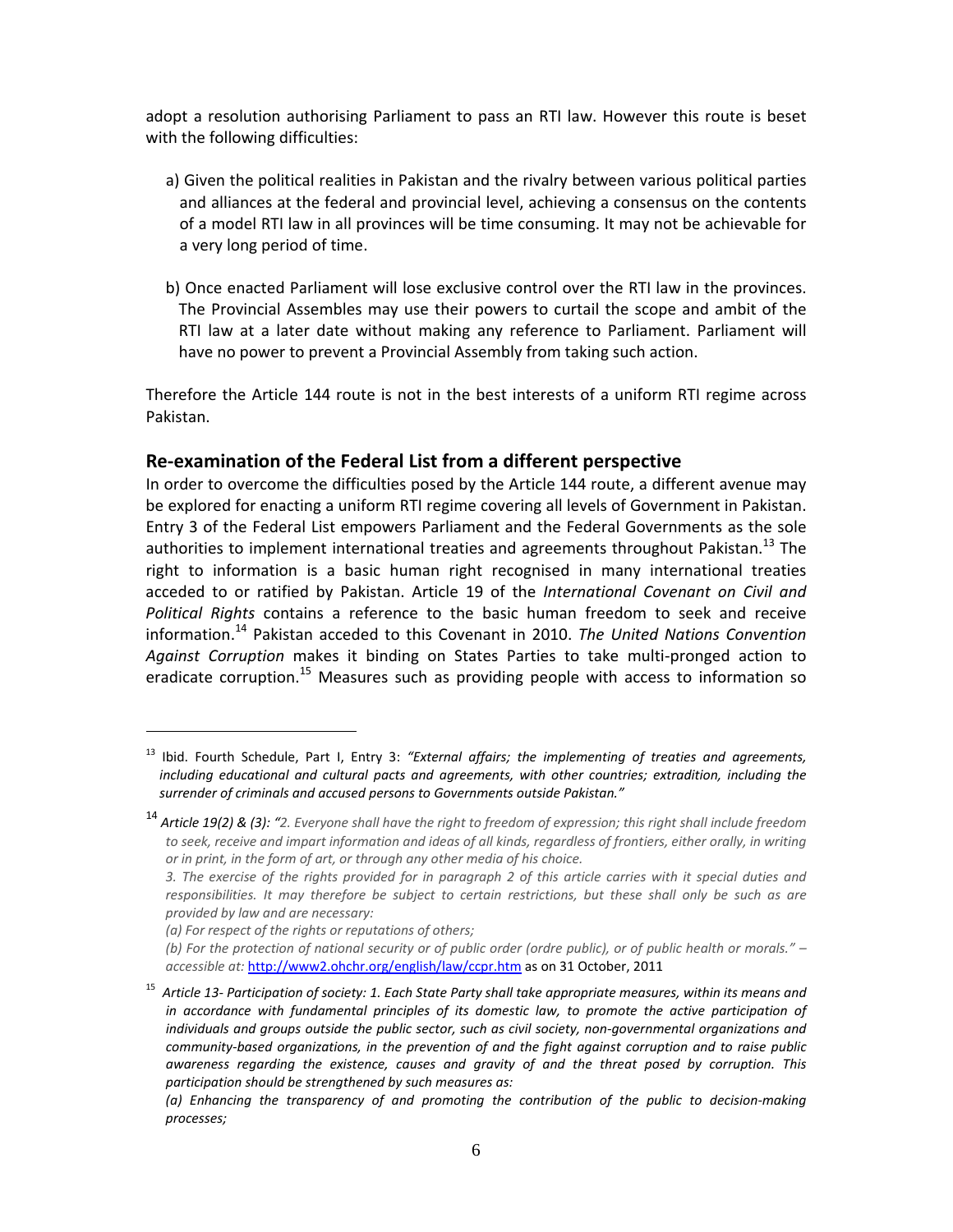that they may play an effective role in combating corruption and also participate in public decision‐making processes are emphasised in more than one Article of this Convention. These measures are directly related to the enactment and operationalisation of RTI laws. Pakistan ratified this Convention in 2007.

The *International Convention on the Elimination of All Forms of Discrimination Against Women* (CEDAW) contains specific provisions requiring States Parties to institute measures for enabling women's participation in public decision-making.<sup>16</sup> This can be possible only if there is transparency and a right to seek and obtain information about such processes. The *International Charter on the Rights of the Child* (CRC) also contains a specific provision requiring States Parties to guarantee children access to information from public bodies.<sup>17</sup> Pakistan ratified the CRC in 1990 and acceded to CEDAW in 1996.

Principle 10 adopted at the Rio Summit on Sustainable Development (Earth Summit) in 1992 also requires all States Parties to provide their peoples with access to information about laws, regulations, policies and enable them to participate in decision‐making processes relating to sustainable development and protection of the environment.<sup>18</sup> Pakistan is a signatory to the Rio Declaration and has to report on the progress on implementing Agenda 21 made at the upcoming Rio +20 summit in 2012. Similarly the 2008 Declaration of SAARC Ministers for Social Development commits all SAARC member States including Pakistan to confer the right to information to their citizens through appropriate legislation.<sup>19</sup>

*(b) Ensuring that the public has effective access to information;" –* accessible at: http://www.unodc.org/documents/treaties/UNCAC/Publications/Convention/08-50026 E.pdf as on 31 October, 2011.

<sup>16</sup> Article 14: *"2. States Parties shall take all appropriate measures to eliminate discrimination against women* in rural areas in order to ensure, on a basis of equality of men and women, that they participate in and *benefit from rural development and, in particular, shall ensure to such women the right:*

*(a) To participate in the elaboration and implementation of development planning at all levels;*

*(b) To have access to adequate health care facilities, including information, counselling and services in family planning;" – accessible at:* http://www.un.org/womenwatch/daw/cedaw/text/econvention.htm as on 31 October, 2011.

<sup>17</sup> Article 13: "1. The child shall have the right to freedom of expression; this right shall include freedom to seek, receive and impart information and ideas of all kinds, regardless of frontiers, either orally, in writing or in *print, in the form of art, or through any other media of the child's choice.*

2. The exercise of this right may be subject to certain restrictions, but these shall only be such as are *provided by law and are necessary:*

*(a) For respect of the rights or reputations of others; or*

-

(b) For the protection of national security or of public order (ordre public), or of public health or morals." accessible at: http://www2.ohchr.org/english/law/crc.htm as on 31 October, 2011.

- <sup>18</sup> *Rio Declaration on Environment and Development, 1992:* "*Principle 10: Environmental issues are best handled with participation of all concerned citizens, at the relevant level. At the national level, each individual shall have appropriate access to information concerning the environment that is held by public authorities, including information on hazardous materials and activities in their communities, and the opportunity to participate in decision‐making processes. States shall facilitate and encourage public awareness and participation by making information widely available. Effective access to judicial and administrative proceedings, including redress and remedy, shall be provided."‐ accessible at:* http://www.unep.org/Documents.Multilingual/Default.asp?documentid=78&articleid=1163
- <sup>19</sup> New Delhi Declaration of Ministers of Social Development from South Asia, 2008: *"We the Ministers for Social Development from South Asia meeting in New Delhi on 5 and 6 March 2008…*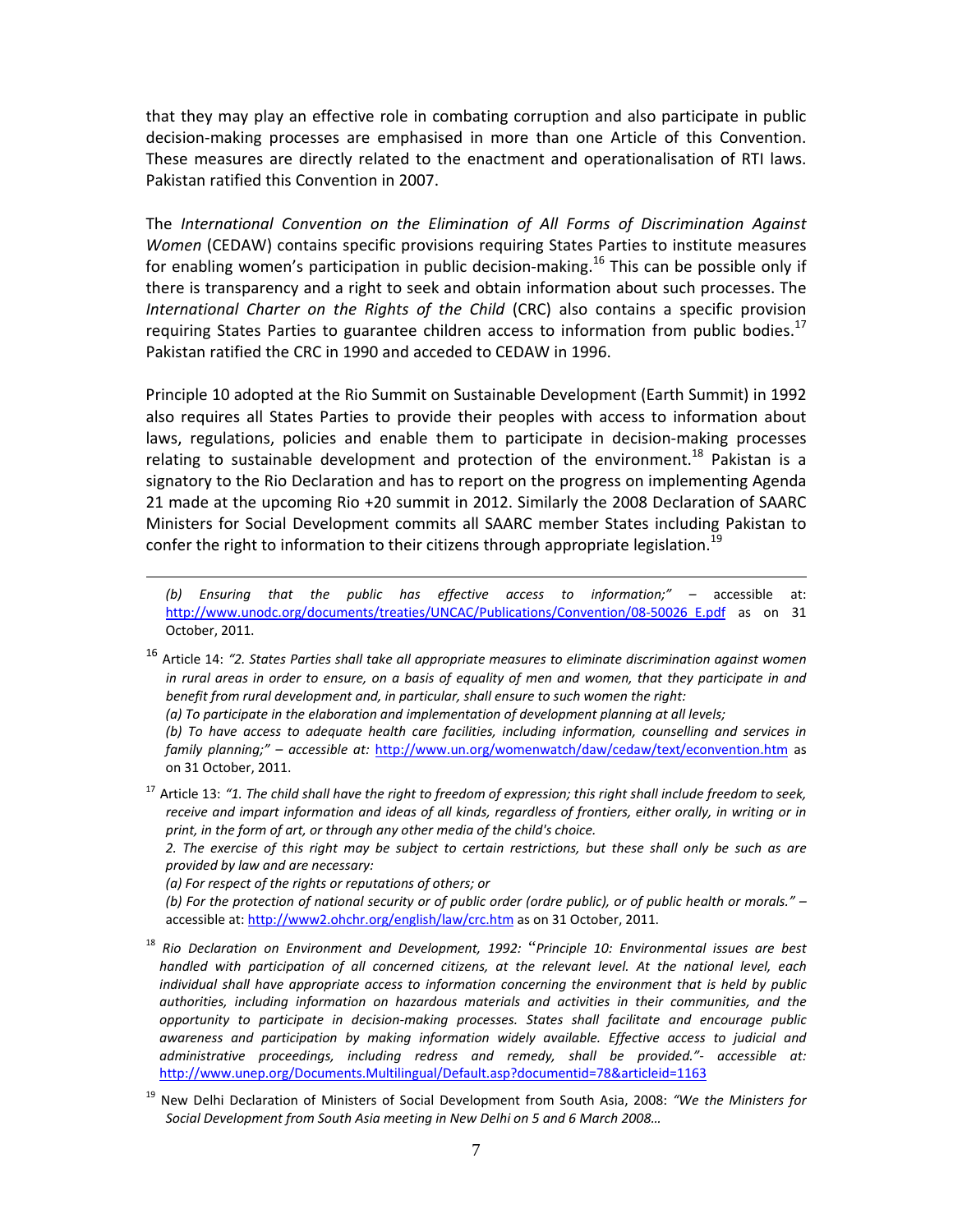Given these commitments in relation to the people's right to information and transparency in governance made by Pakistan before the international community, the Federal Government is duty bound to give effect to its international obligations by enacting a domestic law to that effect. It has exclusive jurisdiction to make this happen under Entry 3 of Part I of the Federal List. Therefore, Parliament has the competence to make a uniform RTI law applicable to public bodies at the federal, provincial and district level in Pakistan.

#### **Issue #2 is accordingly answered in the affirmative.**

#### *Disadvantage of the Entry 3 route:*

Even though Issue #2 has been answered without room for doubt, its implications must also be considered. If the Entry 3 route is taken, it would imply that none of the Provincial Assemblies will be able to make RTI laws in future. The validity of the existing FOI laws in Sindh and Balochistan may also be called into question before the courts if the Entry 3 route is taken. However taking this route can ensure a high degree of uniformity in the RTI regime across the country and none of the provinces will be able to tinker with it.

#### **Uniformity in an RTI regime‐ the Indian experience**

While Pakistan enacted the first RTI law at the national level in 2002, two Indian States-Tamil Nadu and Goa had already adopted RTI laws during the late‐1990s. Karnataka followed suit in 2000. However as far back as in 1975, the Supreme Court of India had recognised and situated the citizens' right to know every action and decision of government as a fundamental right within the meaning and scope of the fundamental right to freedom of speech and expression guaranteed by Article 19(1)(a) of the Constitution. Even as the Central Government dithered in its duty to enact a law to give effect to RTI, the States took the lead. None of the three lists in the Seventh Schedule of the Indian Constitution make any explicit reference to the right to information. In 2002 the renowned constitutional expert Mr. A G Noorani gave a legal opinion that RTI is covered under Entry 12 of the Concurrent List which pertains to public records and acts.<sup>20</sup> However none of the RTI laws passed by the States Legislatures made any reference to Entry 12 nor was their validity questioned on the ground of legislative competence before any court.

-

http://portal.unesco.org/geography/es/files/8176/12148091961Delhi\_Declaration.pdf/Delhi%2BDeclaratio n.pdf as on 31 October, 2011.

*X X X AGREE TO: X X X*

*Promote and facilitate through exchange of best practices, early adoption in accordance with national priorities, of appropriate legislation, conferring right to information for all citizens from the governments and public authorities, to eliminate arbitrariness, and corrupt practices, and improve governance at the regional national and local levels."* – accessible at:

<sup>20</sup> "*12. Evidence and oaths; recognition of laws, public acts and records, and judicial proceedings."* Under Article 246 of the Indian Constitution both Parliament and the State Legislatures have the competence to make laws on a subject mentioned in the Concurrent List. In the event of a clash between a law passed by the State and a later Central law the latter will prevail. However if the State law had been assented to by the President of India then it would prevail despite the conflict with the Central law on the same subject. Ordinarily Governors give their assent to Bills enacted by the State Legislatures. However on occasion they may refer laws enacted on subjects in the Concurrent List to the President for assent.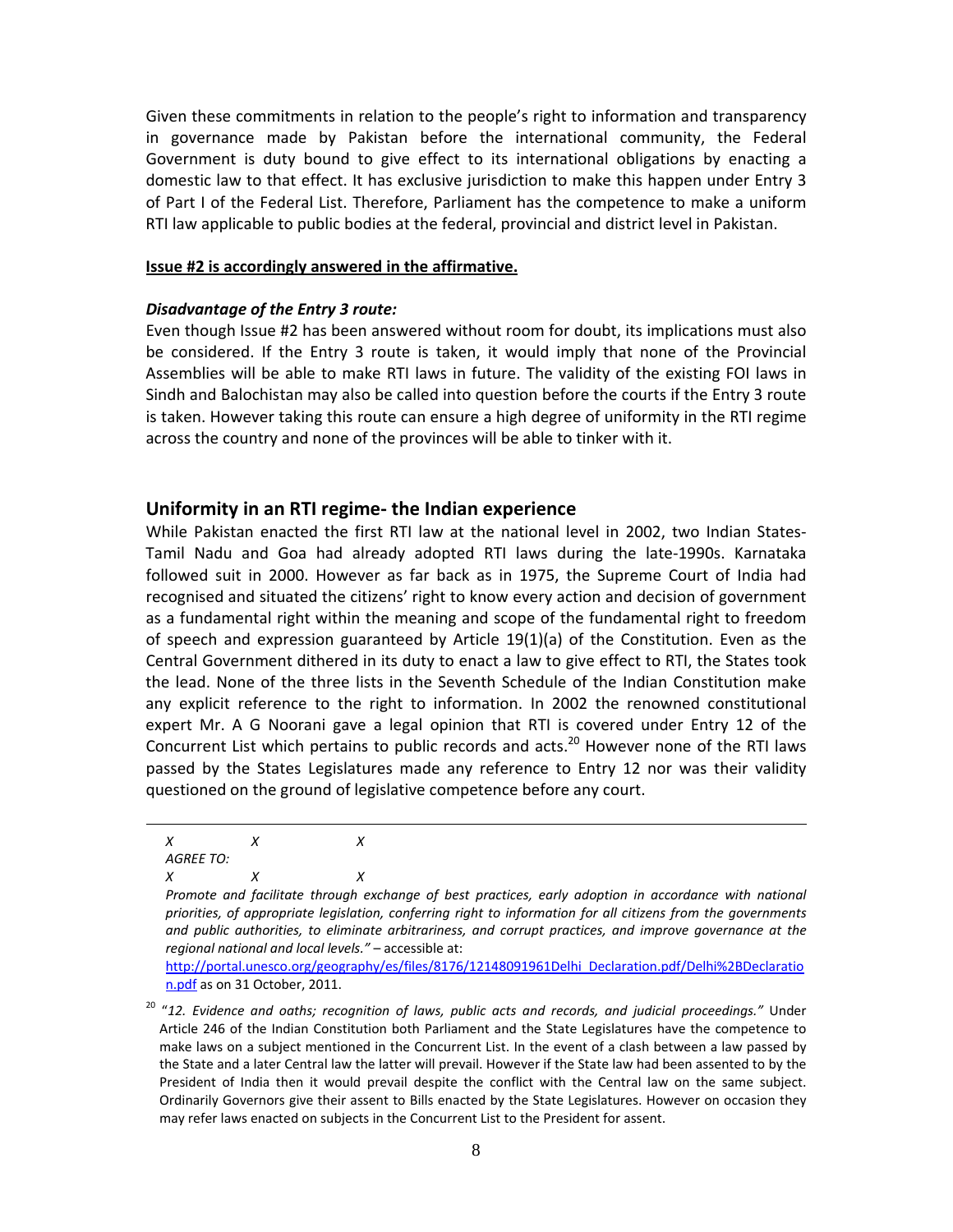In 2002 Parliament passed the Freedom of Information Act (FOI Act) which applied to public authorities under both the Central and State Governments in India. No consultation was held with any of the State Governments or Legislatures in this regard prior to its adoption. However this law was never operationalised by the Central Government due to lack of political will. As the rules were never notified under this law none of the States could take any action to enforce it within their respective domains. Meanwhile between 2002‐04 States like Delhi, Assam, Madhya Pradesh, Maharashtra and Jammu and Kashmir enacted their own RTI laws. While States like Delhi and Maharashtra took serious steps to implement their RTI laws due to civil society pressure, similar laws in other States languished without any significant usage or impact.

In 2004 the United Progressive Alliance (UPA) defeated the ruling National Democratic Alliance at the electoral hustings. A promise to make the RTI Act more progressive, participatory and meaningful was included in the Common Minimum Programme (CMP) for governance, with the agreement of all alliance partners. After assuming power, the UPA constituted a National Advisory Council (Council) to give advice for and monitor the fulfilment of the promises contained in the CMP. Some of the members of the Council were ardent votaries of RTI. In collaboration with civil society organisations they took upon themselves the task of delivering on the promise made in the CMP vis‐à‐vis RTI. After a thorough examination of the FOI Act civil society representatives decided to draft a new RTI Bill to replace the FOI Act. This draft was further improved upon by the Council and submitted to the Central Government for consideration.

In December 2004 when the UPA Government finally tabled the RTI Bill in Parliament it covered public authorities under the Central Government only. The States had been left out of the jurisdiction of the Bill. However the last line of the Statement of Objects and Reasons attached to the Bill read as follows:

## *"The proposed legislation will provide an effective framework for effectuating the right of information recognized under Article 19 of the Constitution of India."*

Civil society advocates used this sentence as the mainstay of their argument to extend the coverage of the RTI Bill to the States as well. "As the Bill is intended to give effect to a fundamental right, Parliament is competent to make a law that will apply to the States as well", it was argued. However this arrangement would not take away the power of the State legislatures to pass stronger RTI laws at a later date. The Parliamentary Standing Committee which vetted the Bill agreed with civil society's submission that the entire country must have a uniform RTI regime. $^{21}$  The coverage of the Bill was expanded to all States except

<sup>21</sup> "*Para 14.4: The Committee held detailed discussion on this issue and heard the views/suggestions of prominent NGOs, social groups, experts and individuals and came to the conclusion that the proposed Right to Information Bill, 2004 assumed paramount importance as it was stated to be a touchstone for democracy* and development. Not only that, by passing this legislation, India would join the world community having *legislations guaranteeing access to information.*

<sup>&</sup>quot;Para 14.5: The Committee is, therefore, of the view that passing a law with all India applicability will *send a positive signal and would squarely serve the purpose of the proposed law.***"**: Report of the Department Related Parliamentary Standing Committee on Personnel, Public Grievances, law and Justice on the *Right to Information Bill, 2004* , April 2005.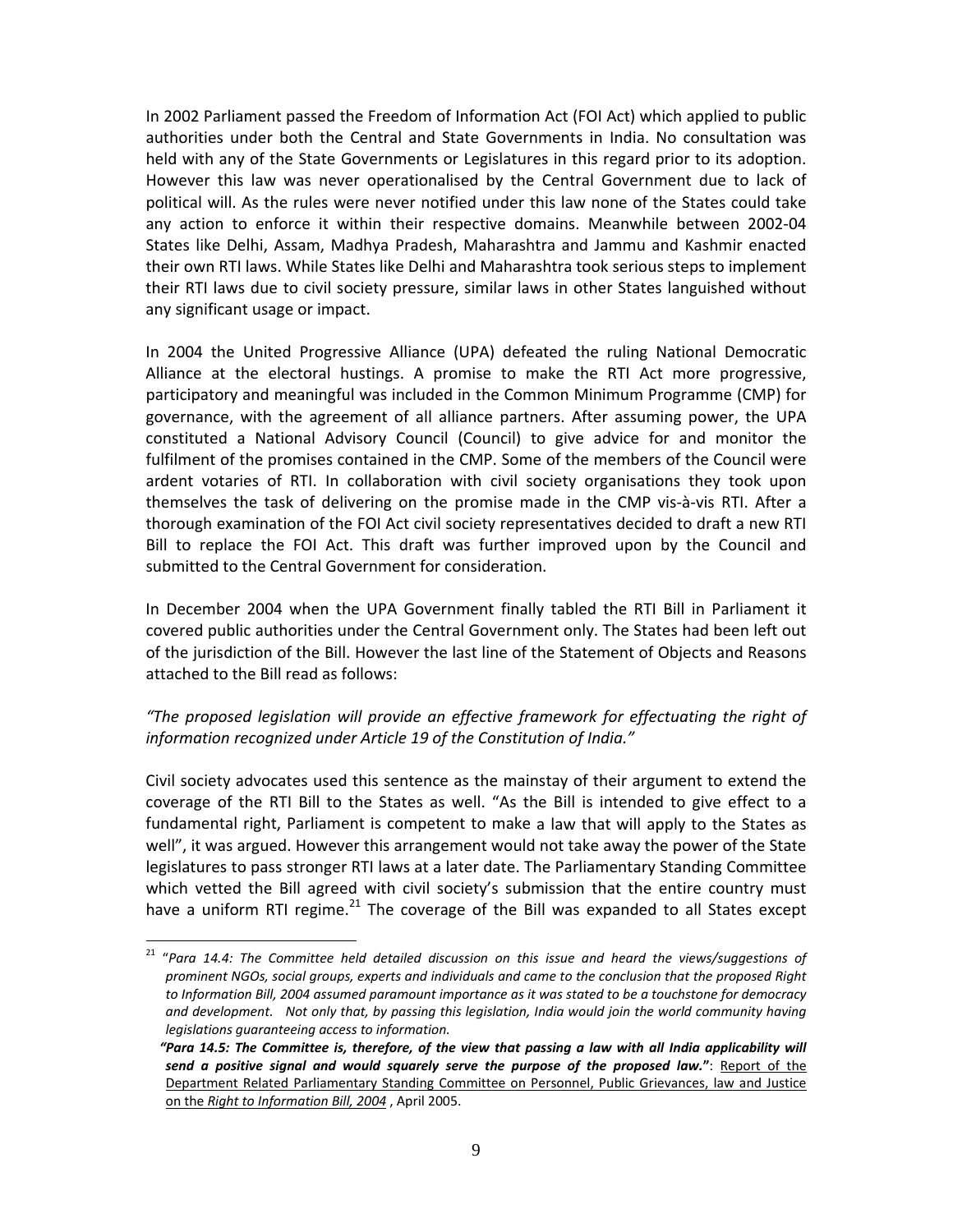#### Jammu and Kashmir.

-

The RTI Act was passed by both Houses of Parliament in May 2005, assented to by the President in June and fully enforced from 12 October, 2005. Under the Indian Constitution there is no procedure for ratification of such laws by the State Legislatures. They apply to the State Governments automatically. Under the RTI Act, 2005 State Governments can make Rules to give effect to the provisions of the Act [Section 2(a) read with Section 27]. State Governments are responsible for establishing State Information Commissions in like manner as the Central Government which has established the Central Information Commission (Sections 12 and 15). The President appoints the members of the Central Information Commission based on the recommendations made by a 3‐member selection committee dominated by the Central Government (Section 12). The Governors in the respective States appoint members of the State Information Commissions from a panel of names forwarded by the selection committee dominated by the respective State Governments (Section 15). The powers and functions, terms and conditions of service and the procedure for removal are the same for all Commissions at the Central and State level (Sections 13‐14 and 16‐17).

While the Central Government has made rules for regulating the appeals and complaints procedures for the Central Information Commission, the respective State Governments have made rules for regulating the appeals and complaints procedures in the respective State Information Commissions. Public authorities under the Central Government fall within the jurisdiction of the Central Information Commission irrespective of their geographical location within the territory of India. Public authorities under the State Governments fall within the jurisdiction of the respective State Information Commissions. Rules relating to fees, application formats, proformas for use by the public information officer and the appellate authority differ from State to State and are at variance with the Rules made by the Central Government. However these are minor variations only and do not make a substantial difference to the enjoyment of RTI in different States or at the Central level. No appeal against a decision of a State Information Commission is possible before the Central Information Commission. Appeals against the decisions of all Information Commissions lie first with the relevant High Court under writ jurisdiction<sup>22</sup> and later with the Supreme Court on appeal. While the Central Information Commission submits an annual report on the implementation of RTI Act within its jurisdiction to Parliament, State Information Commissions submit their annual reports to the respective State legislatures (Section 25).

Although some States ruled by non‐UPA parties and alliances were slow in implementing the RTI Act, initially, today in 2011, all Governments have given effect to its provisions by making Rules and constituting Information Commissions. Budgetary provisions for the Information Commissions are made through the budgets of the respective governments. However, most States have not provided adequate budgetary support to their Information Commissions arguing that the Central Government has the responsibility of funding them as the Commissions are required to be established under a Central law. In recent years the Central Government has begun making grants for the establishment and running of State

 $22$  Courts cannot interfere in the proceedings relating to RTI until an Information Commission has given a decision on an appeal or complaint. A decision of an Information Commission can be challenged in a High Court by invoking its writ jurisdiction under Article 226 of the Constitution.